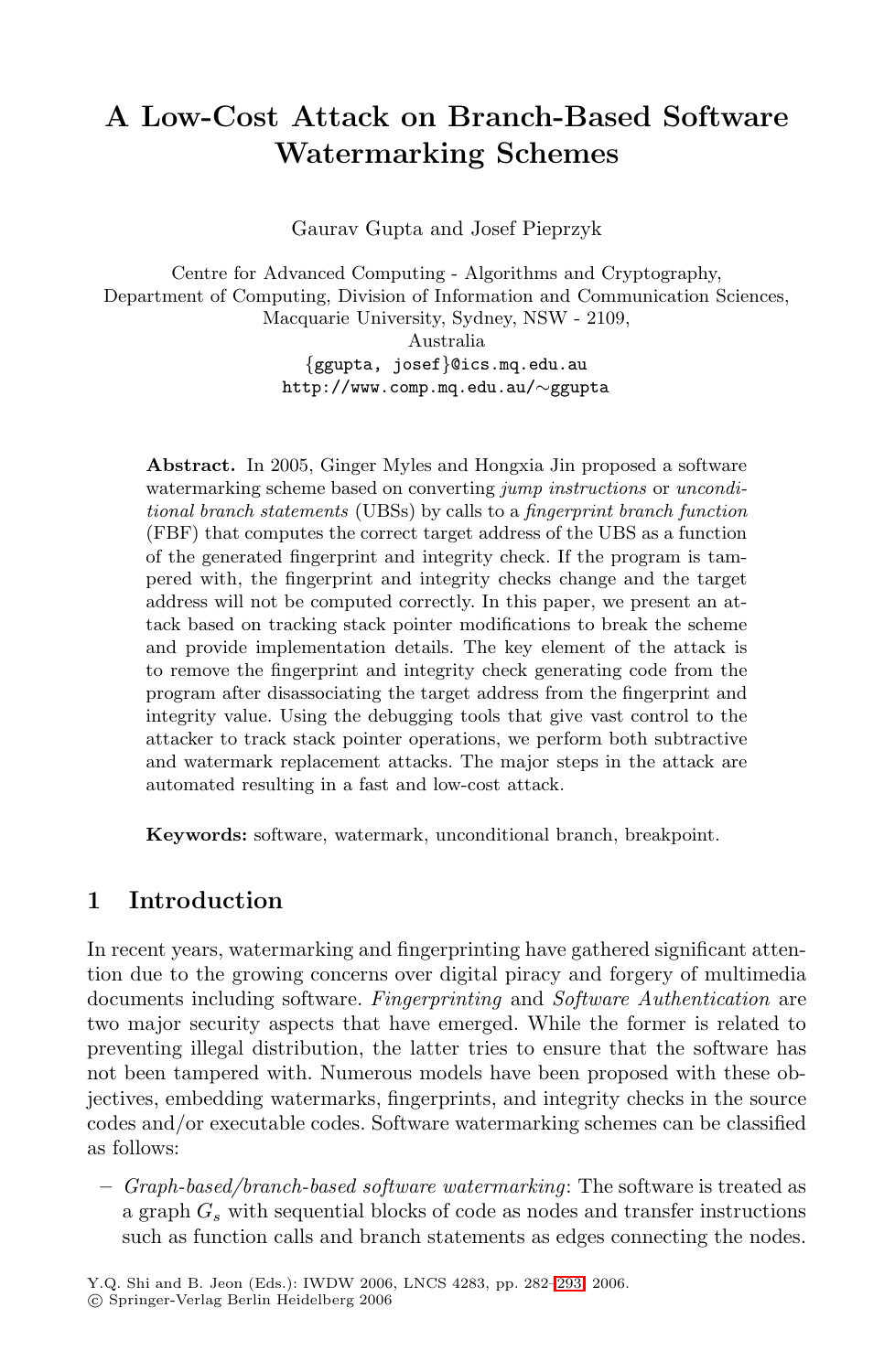The watermark is a separate code and realized as a graph  $G_w$ . The two graphs  $G_s$  and  $G_w$  are connected by inserting additional edges (implemented as branch statements). The resulting watermarked graph is  $G_{s'} = G_s + G_w$ and source code  $s'$  is decoded from  $G_{s'}$ .

Venkatesan et al. [14] proposed the first graph-based software watermarking scheme. The central idea is to convert the software and the watermark code into digraphs and add new edges between the two graphs implemented by adding function calls between the software and watermark code. This scheme lacks error-correcting capabilities and is susceptible to re-ordering of instructions and addition of new function calls. Another problem in the scheme is that the random walk mentioned in the paper (refers to the next node to be added in the watermarked software graph being selected randomly from the software graph and the watermark graph) is not actually *random*. The node visited next is ba[se](#page-10-1)[d](#page-10-2) [o](#page-10-3)[n](#page-10-4) [the](#page-11-0) number of remaining nodes belonging to software graph N*<sup>s</sup>* and the number of remaining nodes belonging to watermark graph N*w*. The next node is chosen from the watermark nodes with a probability of  $\frac{N_w}{N_w + N_s}$  and from the software nodes with a probability of  $\frac{N_s}{N_w+N_s}$ . In a typical scenario,  $N_s \gg N_w$ , hence the watermark is skewed towards the tail of the watermarked program. This information is useful for probabilistic attacks. Alternatively, a pseudo-random permutation of the nodes to be visited can be generated. For further literature in graphbased software watermarking, the reader is referred to [1,2,3,4,13]. None of these schemes [are](#page-11-1) [com](#page-11-2)pletely secure [aga](#page-10-5)inst instruction and block re-ordering attacks.

**–** *Register-based software watermarking*: Registers used to store variables are changed depending on the watermark bit to be embedded by replacing higher level language code with an inline assembly code. The attacker intends to reallocate variables in registers if the watermark has to be removed. Though, no such attack has yet been pro[po](#page-10-6)sed.

Register-based software watermarking based on the QP algorithm (named after authors Qu and Potkonjak) [10,11] is presented in [7]. It modifies registers used to store variables depending on which variables are required at the same time. The scheme is susceptible to register re-allocation attacks. A secondary watermark destroys the old watermark and inserting bogus methods renders the original watermark useless by changing the interference graph.

- **–** *Thread-based software watermarking*: Nagra et al. [9] propose encoding the watermark in the sequence of the threads that are executed. For example, there are 3 threads;  $T_1, T_2, T_3, T_1 \rightarrow T_2 \rightarrow T_3$  encodes watermark  $(000)_2$ and  $T_1 \rightarrow T_3 \rightarrow T_2$  encodes watermark  $(001)_2$  and so on. However, without any additional error-control mechanism, changing threads that execute piece of a code would destroy the watermark. Again, there has been no scheme claiming to break the watermark using suggested approach.
- **–** *Obfuscation-based software watermarking*: This class of watermarking is applicable to object-oriented softwares. Class C with functions  $\{f_1, f_2, \ldots, f_n\}$ is partitioned into k subclasses  $\{C_1, C_2, \ldots, C_k\}$  and the watermark is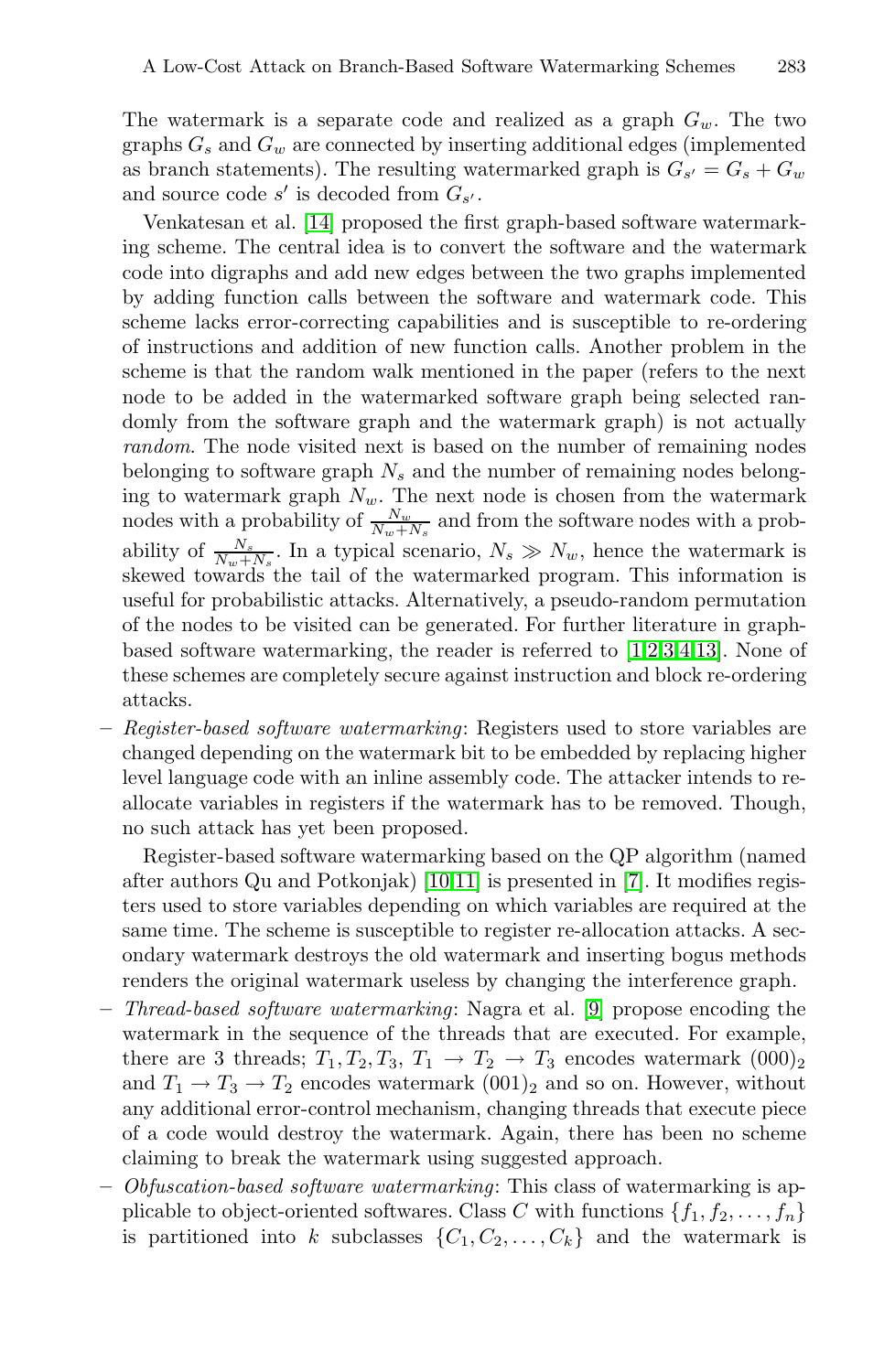#### 28[4](#page-5-0) G. Gu[pt](#page-7-0)a and J. Pieprzyk

encoded in the allocation of the functionalities Examples of such proposed schemes are [5,6,12].

This paper is organized as follows. Section 2 addresses related work in branchbased software watermarking and Section 3 describes watermarking scheme of Myles and Jin that we propose to attack. This is followed by a description of our attack in Section 4. Section 5 provides implementation details and results. We conclude our paper with a note on fut[ure](#page-10-1) enhancements in Section 6.

### **2 Related Work**

There have been several research projects dealing with *branch-based* software watermarking. These schemes exploit possibilities to modify the program's execution path by altering branch statements. In this sec[tio](#page-3-0)n, we discuss two papers closely related to our attack. The first by Collberg et al. [1] that introduces *Branch Functions*. The second paper is by Myles and Jin [8] and describes the watermarking scheme that we attack in this paper.

Collberg et al. introduce the notion of *Branch Function* [1]. *Jump instructions* or *unconditional branch statements* (UBSs) are replaced by calls to the *branch function* (for the sake of consistency, by *branch*, we mean an unconditional branch statement from now on) and modifies its own return address in order to return the control to the target of the branch statement. Figure 1 illustrates this process. If the program contains a jump instruction from l*begin* to l*end*, several intermediate *pit stops* are inserted so that the control-flow graph becomes  $l_{begin} \rightarrow a_1 \rightarrow a_2 \rightarrow \ldots \rightarrow l_{end}$  such that  $l_{begin}$  has a jump instruction to  $a_1$  which has a jump instruction to  $a_2$  and so on. The pit stops are inserted using the rule:

 $address(a_i) < address(a_{i+1}),$  if watermark bit  $w_i = 1$  $address(a_i) > address(a_{i+1}),$  if watermark bit  $w_i = 0$ 

Finally all the jump instructions are replaced by call to the branch function that determines the correct target address ba[sed](#page-10-7) on the calling address and returns the control to it.

Obvious attacks on such a scheme are adding an additional pit stop to the chain  $l_{begin} \rightarrow a_1 \rightarrow a_2 \rightarrow \ldots \rightarrow l_{end}$  such that it becomes  $l_{begin} \rightarrow a_1 \rightarrow a_2 \rightarrow \ldots \rightarrow a_{end}$  $a_{extra} \rightarrow a_2 \rightarrow \ldots \rightarrow l_{end}$  or deleting an existing pit stop such that it becomes  $l_{beqin} \rightarrow a_2 \rightarrow \ldots \rightarrow l_{end}$ . The goal is to disturb the chain (thereby modify the watermark) yet keep the origin and target the same (hence keeping the execution path intact). Making similar changes, inserting secondary watermark is a trivial.

Myles and Jin propose an alternative fingerprinting model in [8]. The underlying concept remains the same, that is, a *branch function* transferring control to the target of the UBS, but in this case, the branch function contains the fingerprint-generating code, hence the name *Fingerprint Branch Function* (FBF). FBF also computes an integrity check on the source code to ensure that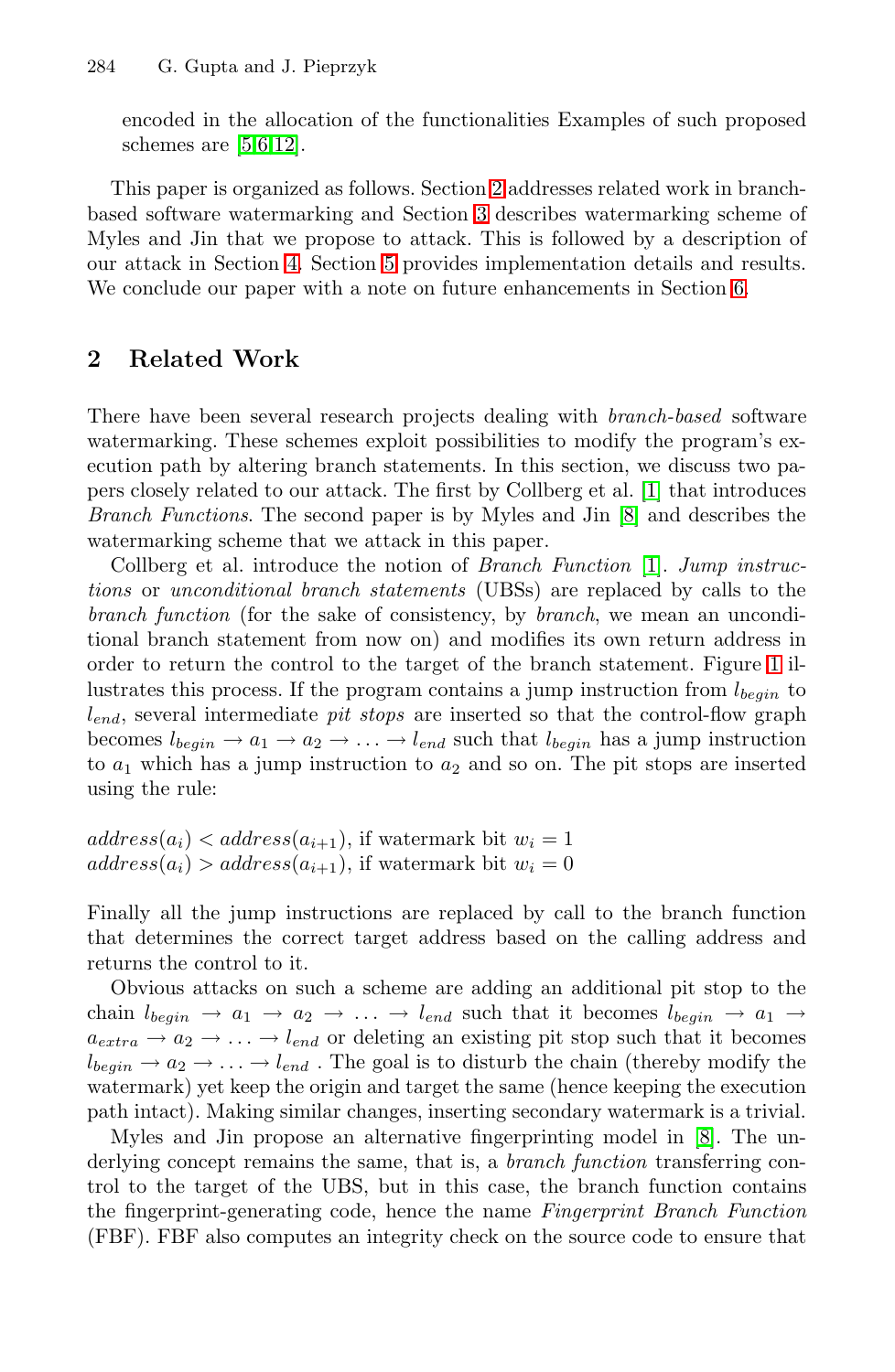

<span id="page-3-0"></span>**Fig. 1.** Insertion of branch function *F* that changes the return address according to the calling address and transfers control to target of the UBS. The *jump instructions* are now replaced by calls to *F*.

it is not modified. In the following section, we discuss this scheme in detail and analyze its flaws and weaknesses.

#### **3 Discussion on Watermarking Scheme**

The watermarking scheme is applied to software containing *branch statements*. These statements are then replaced by calls to FBF which returns control to the target address. The target address is generated from a recursive process of deriving new keys from old keys and checking the program for integrity. Additionally, an integrity check branch function (ICBF) is inserted in the program that verifies the integrity of FBF. If the user manipulates the program, the keys derived and integrity check value would change and hence the target address will change. The modified target address can be valid (belonging to code section of the program) which will result in incorrect execution of the program. Alternatively the target address can be invalid (lying outside the code section) resulting in runtime error. We will now discuss the two algorithms in the scheme, *"embed"* that inserts the watermark in the software and *"recognize"* that extracts the watermark from the watermarked software. They are defined as:

- 1. embed $(P, AM, key_{AM}, key_{FM}) \rightarrow P', FM$
- 2. recognize( $P', key_{AM}, key_{FM}) \rightarrow AM, FM$

where

- **–** P is the original software,
- **–** AM is the authorship mark,
- **–** key*AM* is the secret input sequence to generate a trace of the program used to embed the watermark - the same for all copies of watermarked software,
- $-$  key<sub>*FM*</sub> is an initial secret key for deriving further keys different for each copy of the watermarked program,
- **–** FM is the fingerprint mark
- **–** P is the watermarked software

#### **3.1 Watermark Embedding**

The steps involved in the *embed* algorithm are:

1. Let  $\alpha$  be the set of all functions in P. Run the program with a secret input sequence key*AM*.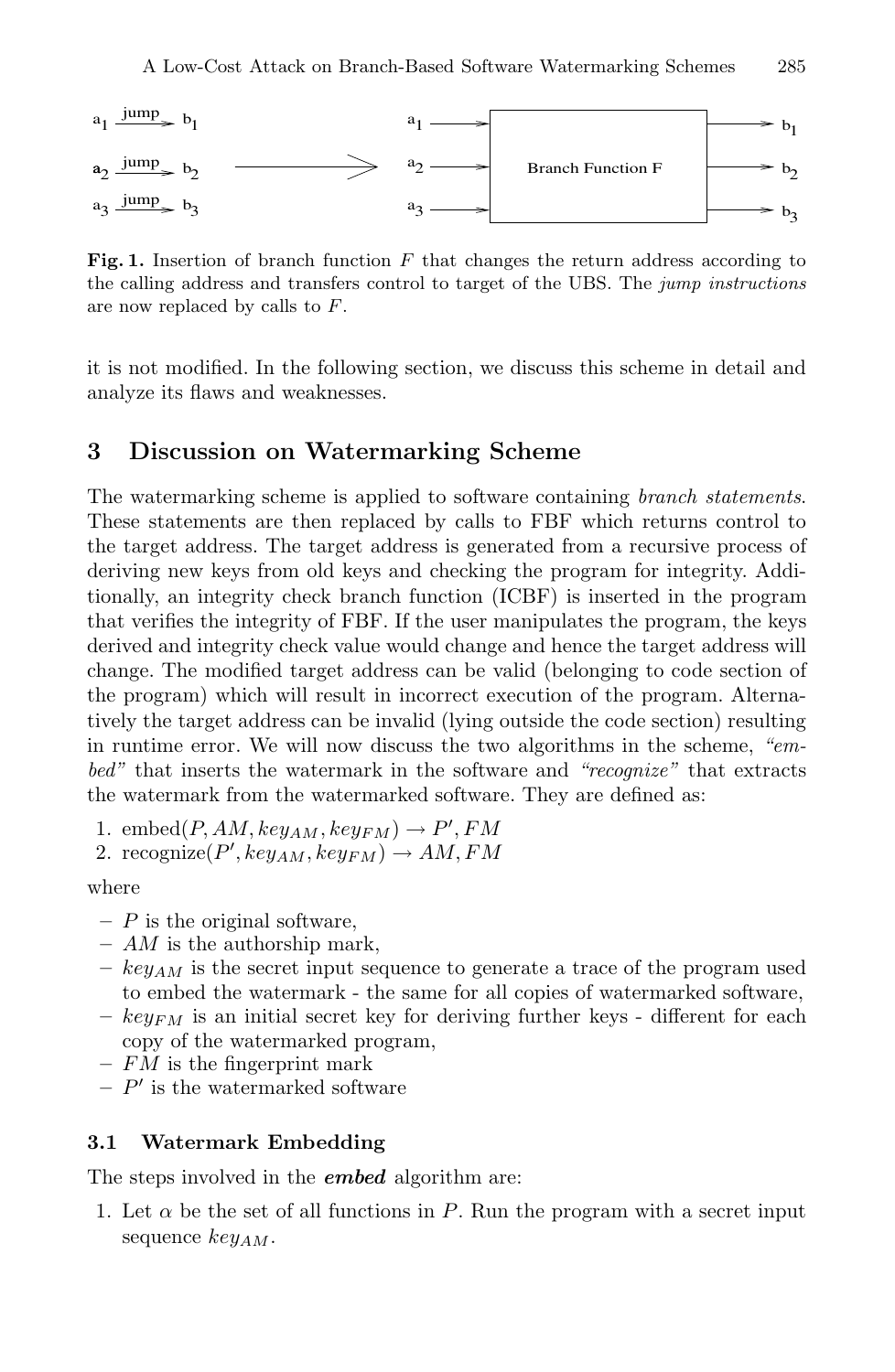- 2. Obtain set  $F$  of functions that lie in the execution path when the program is run with input sequence  $key_{AM}$ , let  $\beta = \alpha - F$ .
- 3. The number of UBSs in functions that belong to  $F$  is  $n$  and the number of UBSs in functions from  $\beta$  is m.
- 4. Insert the two integer arrays;  $T$  of size  $n$  and  $R$  of size  $m$  in the data section of the program.



PROGRAM P

**Fig. 2.** The set of functions *F* is executed when the program P is run with the secret input *keyAM*

- 5. Compute displacement  $d_i$  between source  $s_i$  and target  $t_i$  of UBSs in functions that belong to  $F$ , so for instructions of the form  $s_i$ : jmp  $t_i$ , the displacement  $d_i = t_i - s_i$
- 6. In the program P, insert FBF  $\xi$  that performs the following tasks:
	- (a) Initializes  $k_0 = key_{FM}$ .
	- (b) For  $1 \leq i \leq n$ ,
		- i. Computes integrity check value v*i*.
		- ii. Computes key  $k_i$  from  $(k_{i-1}, v_i, AM)$  by applying a one-way hash function  $SHA_1$ .

$$
k_i = SHA_1[(k_{i-1} \bigoplus AM)||v_i]
$$
 (1)

- (c) Stores  $d_i$  at  $h(k_i)^{th}$  location in array  $T(T[h(k_i)] = d_i)$  where h is a hash function,  $h: \{k_1, k_2, \ldots, k_n\} \to \{1, 2, \ldots, m\}(n \leq m).$
- 7. Compute displacements e*<sup>i</sup>* between source s*<sup>i</sup>* and target t*<sup>i</sup>* of UBSs in functions that belong to  $\beta$ .
- 8. Insert ICBF  $\phi$  in the program that:
	- (a) Computes integrity check value  $v_i$ . This value confirms the integrity of code section of the program containing  $\xi$ .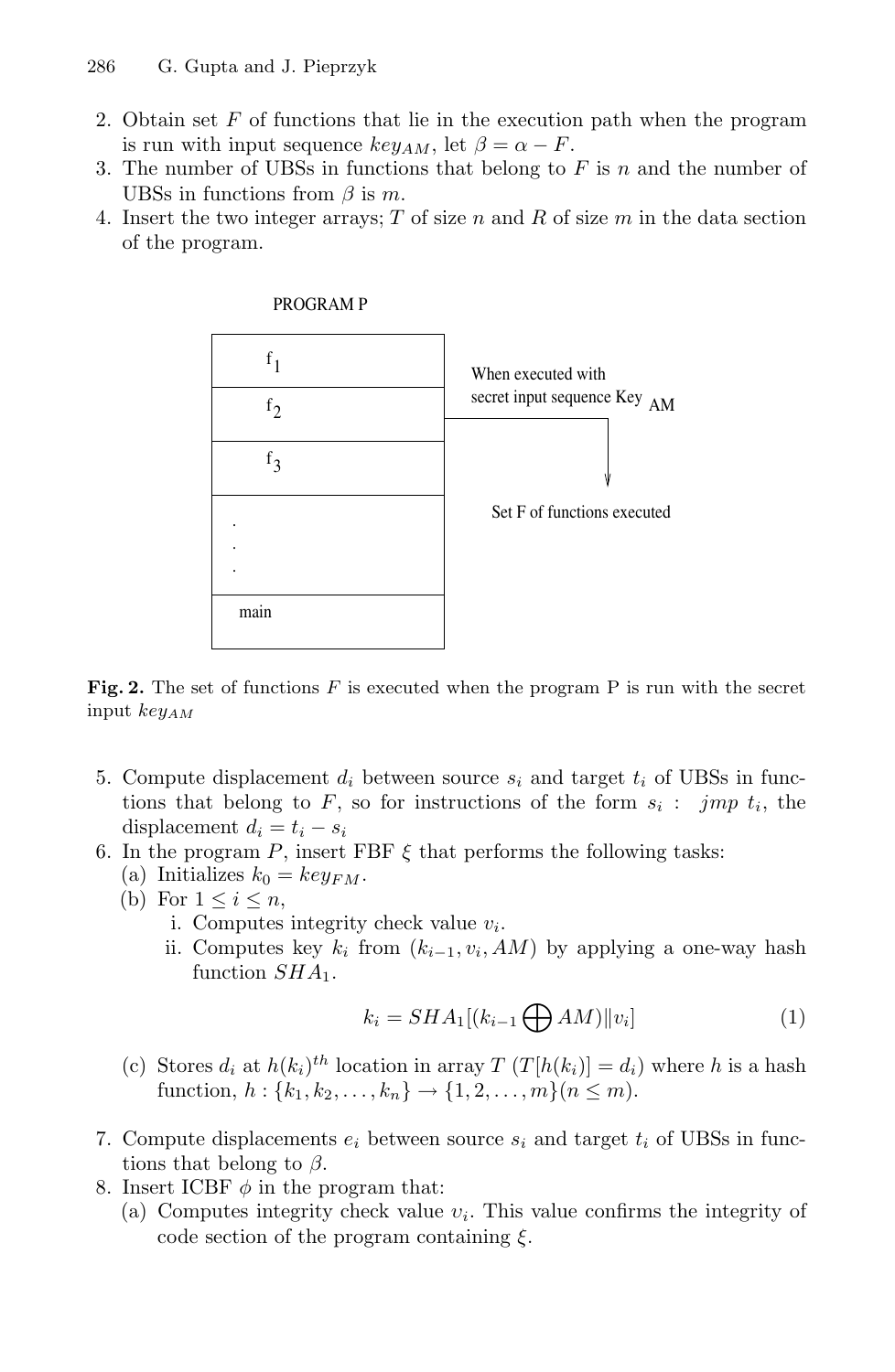- (b) Stores displacement e*<sup>i</sup>* in array R at index computed as a one-way hash function of  $v_i$  ( $R[h(u_i)] = e_i$ ). The hash function h is the same that was used in Step  $6.(c)$ .
- 9. Replace all UBSs in F by calls to  $\xi$  and UBSs in  $\beta$  by calls to  $\phi$ .

The fingerprint is generated as the embedding process executes. The final fingerprint is combination of all derived keys -  $FM = k_1 ||k_2|| \dots k_n$ . Users  $u_i, u_j$  have distinct initializing keys  $key_{FM_i}$ ,  $key_{FM_i}$ , hence final fingerprints  $FM_i, FM_j$  are different.

#### <span id="page-5-0"></span>**3.2 Watermark Recognition**

The *recognize* algorithm is run with the inputs  $P'$ ,  $key_{AM}$ ,  $key_{FM}$  and outputs the authorship mark  $AM$  and fingerprint mark  $FM$ . When the program is run with the secret input  $key_{AM}$ , the function set F is executed which generates the fingerprint mark  $FM = k_1 ||k_2 || \dots k_n$  by initializing  $k_0 = key_{FM}$  and deriving successive keys using Equation (1). The authorship mark AM can be extracted by isolating the one-way hash function  $k_i = SHA_1[(k_{i-1} \bigoplus AM)||v_i]$ .

## **4 Proposed Attack**

Objective of the attacker is to convert the fingerprinted program  $P'$  to the original program  $P$ . Since the displacements in  $T$  are permuted, determining the correct target address of UBSs is computationally infeasible. Even if the size of  $T$  is small, the program can have error-guards that intentionally corrupt the program after a specific number of run-time errors, making hit-and-trial attack impossible. The function  $\phi$  checks the integrity of  $\xi$ , adding to the security of the scheme and thereby making the attack more di[fficu](#page-10-7)lt.

In  $\xi$ , the integrity check is done and a key is generated. The key is then mapped to the index in the displacement array where the correct displacement is stored. Security of the scheme depends on the correct execution path being a function of keys and integrity checks. If the key generated or the integrity value is incorrect, the displacement is wrong, and therefore the execution path is wrong. We concentrate our attack on this dependence. As soon as we can *disassociate* the correct execution path from the keys and integrity check, the code generating keys and integrity check can be deleted. The authors of [8] claim that the attacker needs to analyze the data section of the program to notice any changes and read the displacement array. This claim is fallacious as an attacker can track register values, including the stack pointer (SP) at:

- 1. Entry point of  $\xi$ : SP =  $sp_{i_1}$
- 2. Exit/ Return instruction of  $\xi$ : SP =  $sp_{i_2}$

The difference  $sp_{i_2} - sp_{i_1}$  gives the displacement value  $d_i$ . Identification of the instructions participating in fingerprint generation is also achievable. According to [8], *"In the second phase of the algorithm, the branches in each function* f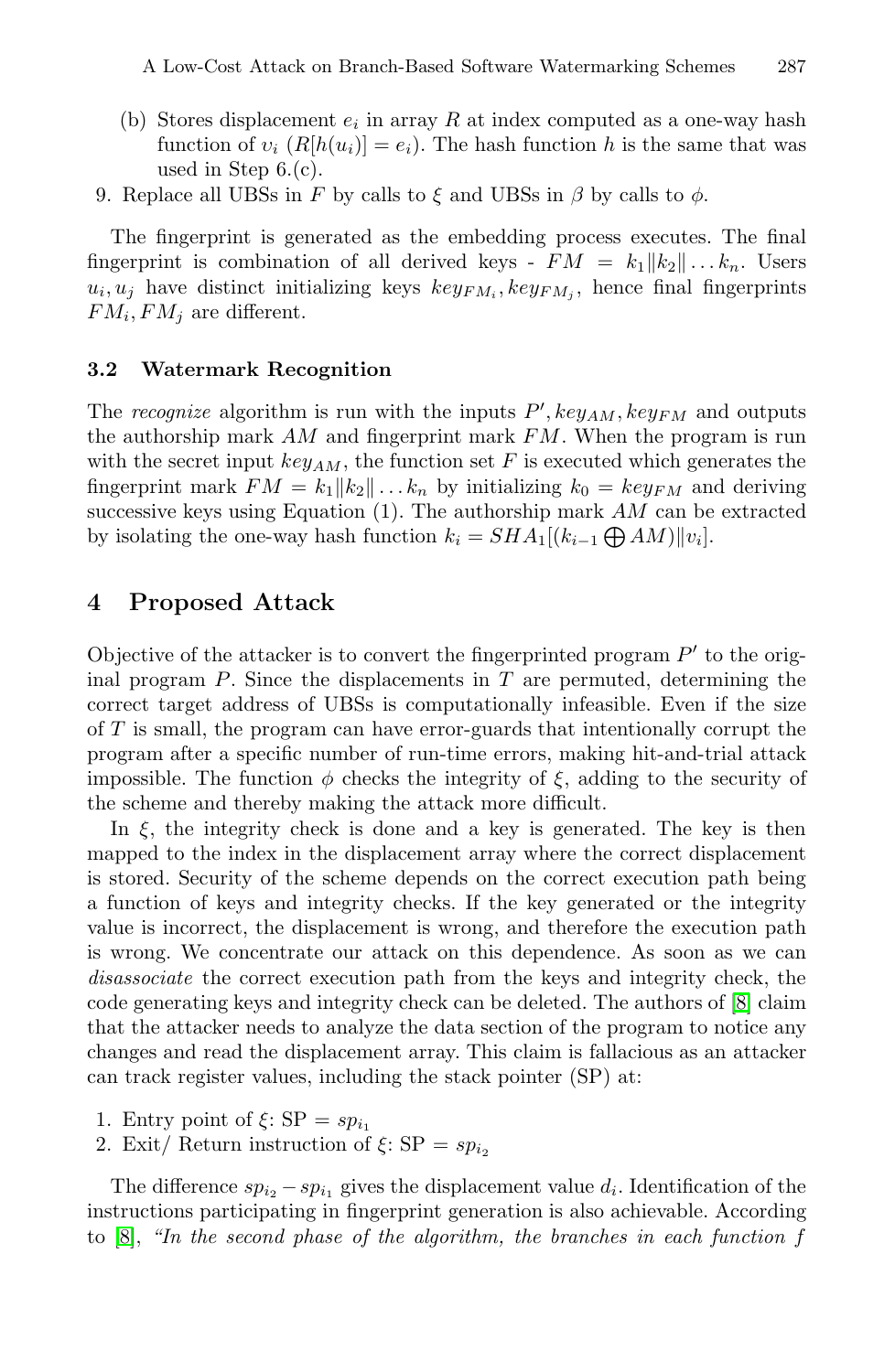*that belongs to* F *are replaced by calls to the FBF"*. We can create a mapping of functions being called by other functions and thereby create sets of functions which all point to one particular function.  $\xi$  can be identified by the stack-pointer modifying statements and the set  $F$  can be identified as the set of functions calling  $\xi$ . Therefore,  $key_{AM}$  is no longer required to identify the set of functions participating in watermarking. Within the set F, each instruction calling  $\xi$  and having memory address  $sp_1$  can now be replaced by an unconditional branch to the instruction at  $sp_2$ . This can be achieved using inline assembly programming. For example, in  $C++$ , a user can make use of *asm* blocks. As a result, the displacement and hence the correct target address is no longer a function of the key and integrity check.

An example of such a block modifying the stack pointer is given below,

| $-asm \{$       |                   |
|-----------------|-------------------|
| 1:              | pop ECX:          |
| 2:              | $add$ $ECX, dis;$ |
| $\mathcal{R}$ : | push $ECX$ ;      |
|                 |                   |

In the above code, statement 1 extracts the current value of Stack Pointer into register ECX. Statement 2 adds the intended displacement *dis* to the popped value and statement 3 pushes back the modified value onto the Stack. The Stack Pointer now contains a modified return address. If *dis* is positive, the new address  $a_t$  is greater than the original return address  $a_r$  ( $a_t > a_r$ ) and the control is transferred "forward". If it is negative  $(a_t < a_r)$ , control is transferred "backward". Observe that  $\phi$  calls can similarly be replaced by the original UBSs.

After changing calls to  $\xi$  and  $\phi$  by UBSs, the two functions  $(\xi, \phi)$  can be deleted. When the *recognize* algorithm is run with input key*AM*, key*FM*, the inputs are unused dead variables, the algorithm doesn't output the fingerprint mark  $FM$  and the recognition algorithm fails. The resulting software is equivalent to an un-watermarked software.

Summarizing our described process, the steps performed by the attacker are:

- 1. *Identify* ξ: This task is accomplished by locating stack-pointer modifying statements. For example, in  $C/C++$ , searching for *asm* blocks. If a program contains multiple asm blocks, the ones with modification operation on ESP (Stack Pointer) requires to be targeted.
- 2. *Identify* F: After identifying ξ, the fact that only the functions that belong to F call  $\xi$  can be utilized to identify F.
- 3. *Displacement computation*: Stack pointer values are recorded at the entry and exit points of  $\xi$  ( $sp_{i_1}$  and  $sp_{i_2}$  respectively) and displacement  $d_i$  is equal to  $sp_{i_2} - sp_{i_1}$ . Target instructions are determined from calling instruction and displacement. In our implementation, we use breakpoints to track the register values.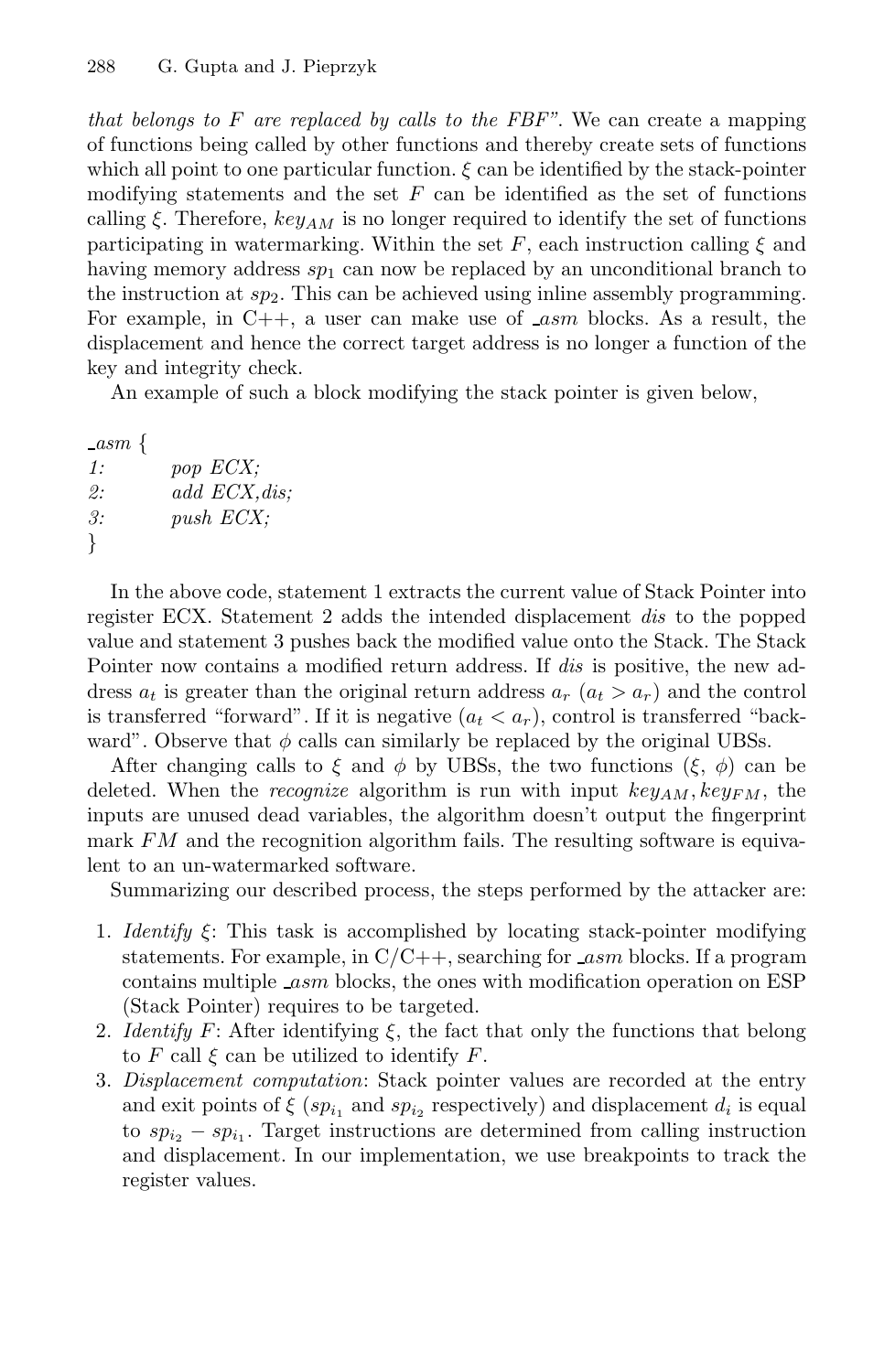- 4. *Replacement of* ξ *calls to UBSs*: If the purpose of the attack is to remove the watermark, the function calls to  $\xi$  are replaced by UBSs to obtain the original watermarked code.
- 5. *Creating a modified watermarked program*: The attacker can embed his/her own authorship mark  $AM'$  after removing the original authorship mark  $AM$ . For a successful attack,  $(AM', FM')$  should be recognized on running *recognize* algorithm with parameters  $P', \text{key}_{FM}, \text{key}_{AM}$  where  $FM' \neq FM$ .
	- (a) For all f that belong to  $F$ , compute the displacement between the calling address and the target address and store in an array along with the calling address.
	- (b) Replace the UBSs by call to a new Fingerprint Branch Function,  $\tilde{\xi}$ .
	- (c)  $\tilde{\xi}$  **need not** compute integrity check but simple calculates a new key based on the old key and attacker's authorship mark AM'.

$$
k_i = SHA1[k_{i-1} \bigoplus AM']
$$
 (2)

Comparing (1) and (2),  $k'_i \neq k_i$ ,  $1 \leq i \leq n$ .

(d) Map the keys to correct displacement using hash,

$$
h: \{k'_1, k'_2, \dots, k'_n\} \to \{1, 2, \dots, m\} (n \le m)
$$
  

$$
T[h(k'_i)] = d_i
$$

The key sequence  $FM'$  generated is different from the original key sequence FM as the individual keys are different. More formally,

$$
k'_1 \neq k_1, k'_2 \neq k_2, \dots, k'_n \neq k_n
$$
  
\n
$$
\Rightarrow \{k'_1, k'_2, \dots, k'_n\} \neq \{k_1, k_2, \dots, k_n\}
$$
  
\n
$$
\Rightarrow \{k'_1, k'_2, \dots, k'_n\} \neq FM
$$
  
\n
$$
\Rightarrow FM' \neq FM
$$

The recognition algorithm now outputs  $FM', AM'$  when executed with the inputs P , key*AM*, key*FM*.

In terms of efficiency, the overall complexity of attack depends on complexities of steps 3 and 4 as others are one-off steps. Steps 3 and 4 have linear complexity and hence the attack has  $O(n)$  complexity. Steps 1 and 2 are automated and no human inspection is required to identify  $\xi$  and F.

## <span id="page-7-0"></span>**5 Implementation Details and Results**

We have implemented the watermarking scheme in Visual C++ and carried out the attack using the same. The features useful in doing so are the debug lookup windows - disassembly and register. The stack pointer value can then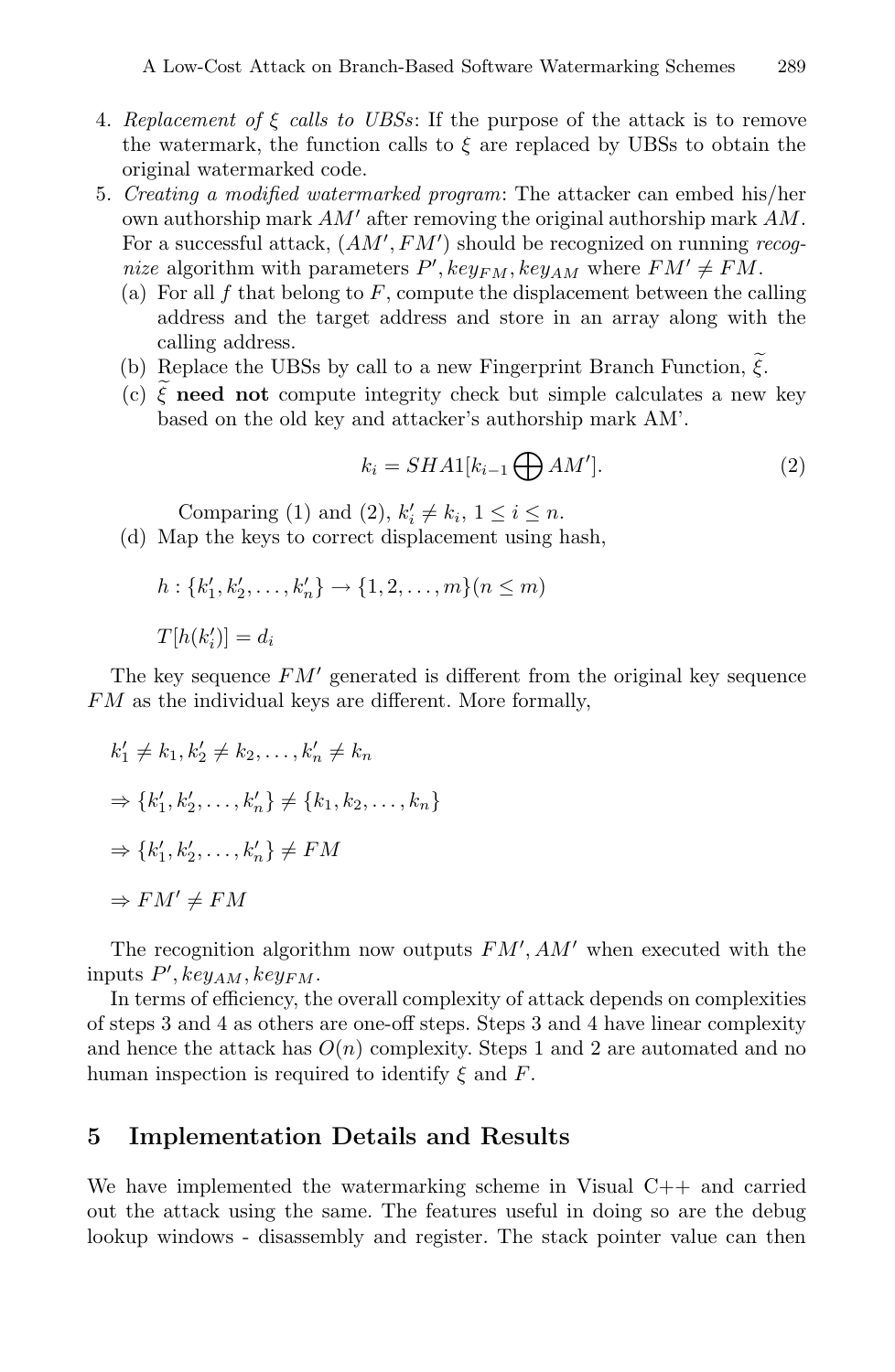be tracked by using breakpoints under debugging mode and there is minimal manual intervention or inspection required. The following is disassembled code of the watermarked program used to compute displacement values.

Function  $f_i$  that belongs to F calling FBF  $\xi$  in statement 94:

```
0041198C rep stos dword ptr es:[edi]
0041198E mov eax,dword ptr [a]
00411991 cmp eax,dword ptr [b]
00411994 jle greater+2Bh (41199Bh)
00411996 call fingerprint (411271h)
0041199B push offset string " is greater \n" (4177A8h)
004119A0 mov esi,esp
004119A2 mov eax,dword ptr [b]
004119A5 push eax
004119A6 mov ecx,dword ptr [__imp_std::cout (41A350h)]
004119AC call dword ptr
         [__imp_std::basic_ostream<char,
        std::char_traits<char>>::operator<< (41A354h)]
004119B2 cmp esi,esp
004119B4 call @ILT+425(__RTC_CheckEsp) (4111AEh)
004119B9 push eax
004119BA call std::operator<<<std::char_traits<char>>>>>>> (411168h)
004119BF add esp,8
004119C2 jmp l1+27h (4119EBh)
004119C4 push offset string " is greater \n" (4177A8h)
004119C9 mov esi,esp
004119CB mov eax,dword ptr [a]
__________________________________________________________________
Fingerprint branch function code modifying return address:
00414AF2 mov eax,ebp
00414AF4 add eax,4
00414AF7 mov ebx,esp
00414AF9 mov esp,eax
00414AFB pop ecx
00414AFC sub eax,eax
00414AFE add eax,0Ah
00414B01 add ecx,dword ptr [dis (419334h)]
00414B07 push ecx
00414B08 mov esp,ebx
__________________________________________________________________
```
Register values are tracked while the program is executed and the following results are obtained:

Statement 00414AF2: EIP stores calling address, EIP=00411996.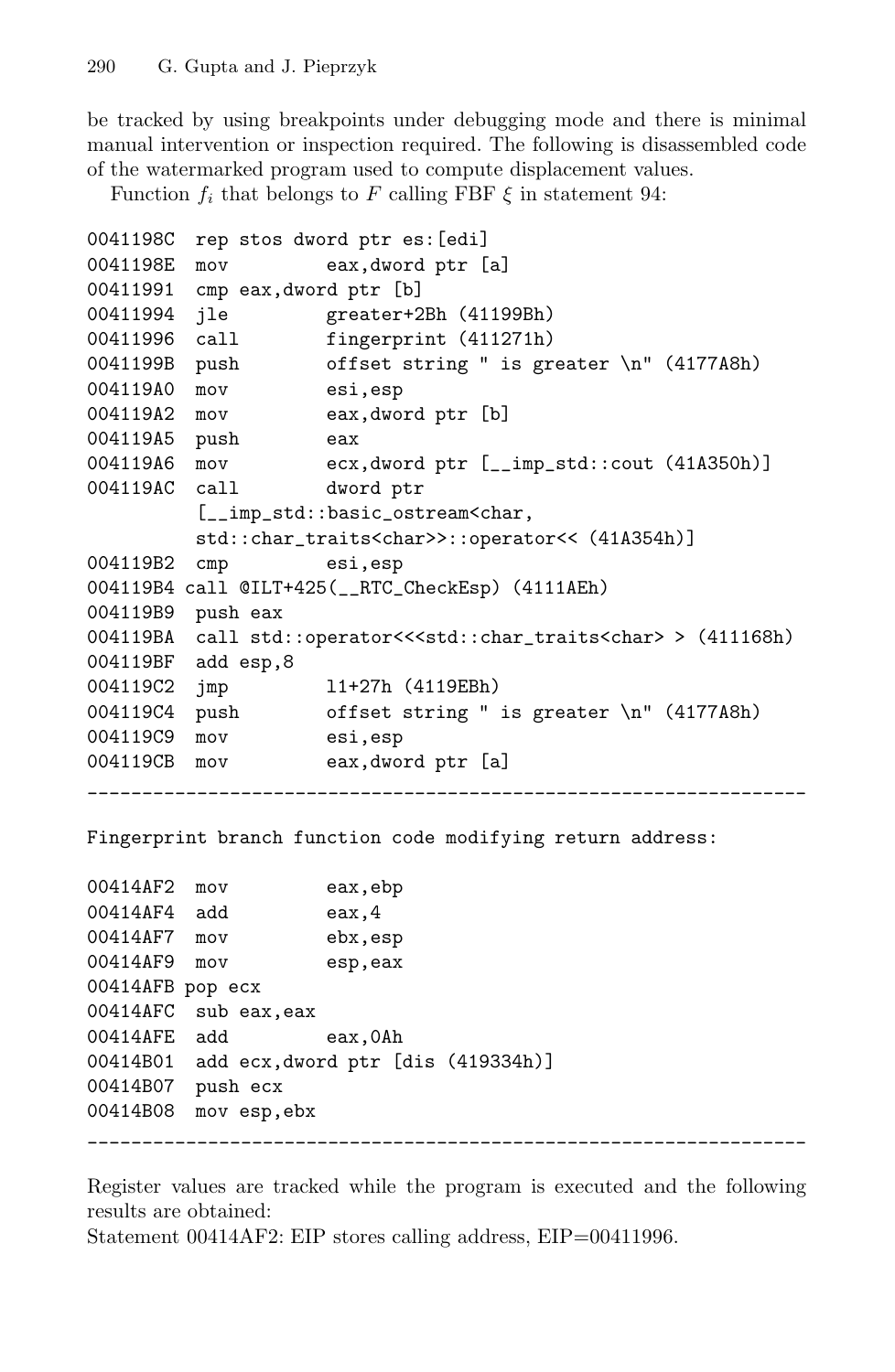Statement 00414AFB: Return address, stored in the stack pointer, is popped into ECX,  $ECX = 0041199B$ .

Statement 00414B01: ECX adds displacement value to calling address, ECX = 004119C4.

Statement 00414B07: ECX value is pushed onto stack pointer. *fingerprint();* returns control to this address.

\_\_\_\_\_\_\_\_\_\_\_\_\_\_\_\_\_\_\_\_\_\_\_\_\_\_\_\_\_\_\_\_\_\_\_\_\_\_\_\_\_\_\_\_\_\_\_\_\_\_\_\_\_\_\_\_\_\_\_\_\_\_\_\_\_\_

In a nutshell, instruction 94 calls *fingerprint();* which returns control to instruction 98 (the target of the original UBS) based on the value of dis looked up from array  $T$ . The attacker can thus compute the difference between  $ECX$ value at statement 80 ( $ECX_{80}$ ) and  $ECX$  value at statement 83 ( $ECX_{83}$ ) to find the value [of](#page-10-7) displacement, then replace *fingerprint();* call at statement 94 by UBS transferring control to  $\Psi(\Phi(94) + ECX_{83} - ECX_{80})$  (where  $\Phi(x)$  denotes address of instruction x and  $\Psi(y)$  represents instruction at address y).

### **6 Conclusion and Future Work**

In this paper, we present a successful low-cost attack on the branch-based watermarking scheme proposed in [[8\]](#page-10-1)[.](#page-10-2) [Th](#page-10-3)[e](#page-10-4) [co](#page-11-0)st of the attack is low in terms of hardware resources required since the only resources required are a functional computer with sufficient memory, storage and speed. The attack is efficient as manual inspection is required only during the step in which displacement values are noted from the disassembly register window. Even this is a debugger-specific constraint and in theory, it can be automated, however, we are unaware of an existing debugger that can perform this task. We provided an implementation of our scheme and some practical examples. The work lays a strong foundation for attacking similar software watermarking models [1,2,3,4,13] that depend on branching and inserting bogus functions in the program in order to embed a watermark. This paper also shows that tracking registers and branches is a trivial task using debugging tools and hence opens up a very interesting question of how can the watermarking schemes survive attacks with such advanced capabilities? Our future work is concerned with the following:

**–** We have shown that the attack is correct in theory and implemented a semi-automated version of the attack. We will work towards enhancing the implementation such that a fingerprinted program written in any language can be attacked. Practically, this is feasible since the attack operates on the disassembled code which, irrespective of the programming language in which it is written, is similar. However, the challenge would be to make the register tracking process compiler-independent. We also intend to design attacks for other branch-based watermarking schemes. Since the central security guard in such schemes is the dependency of the target address on integrity check and watermark values, they can be attacked in a manner similar to our attack.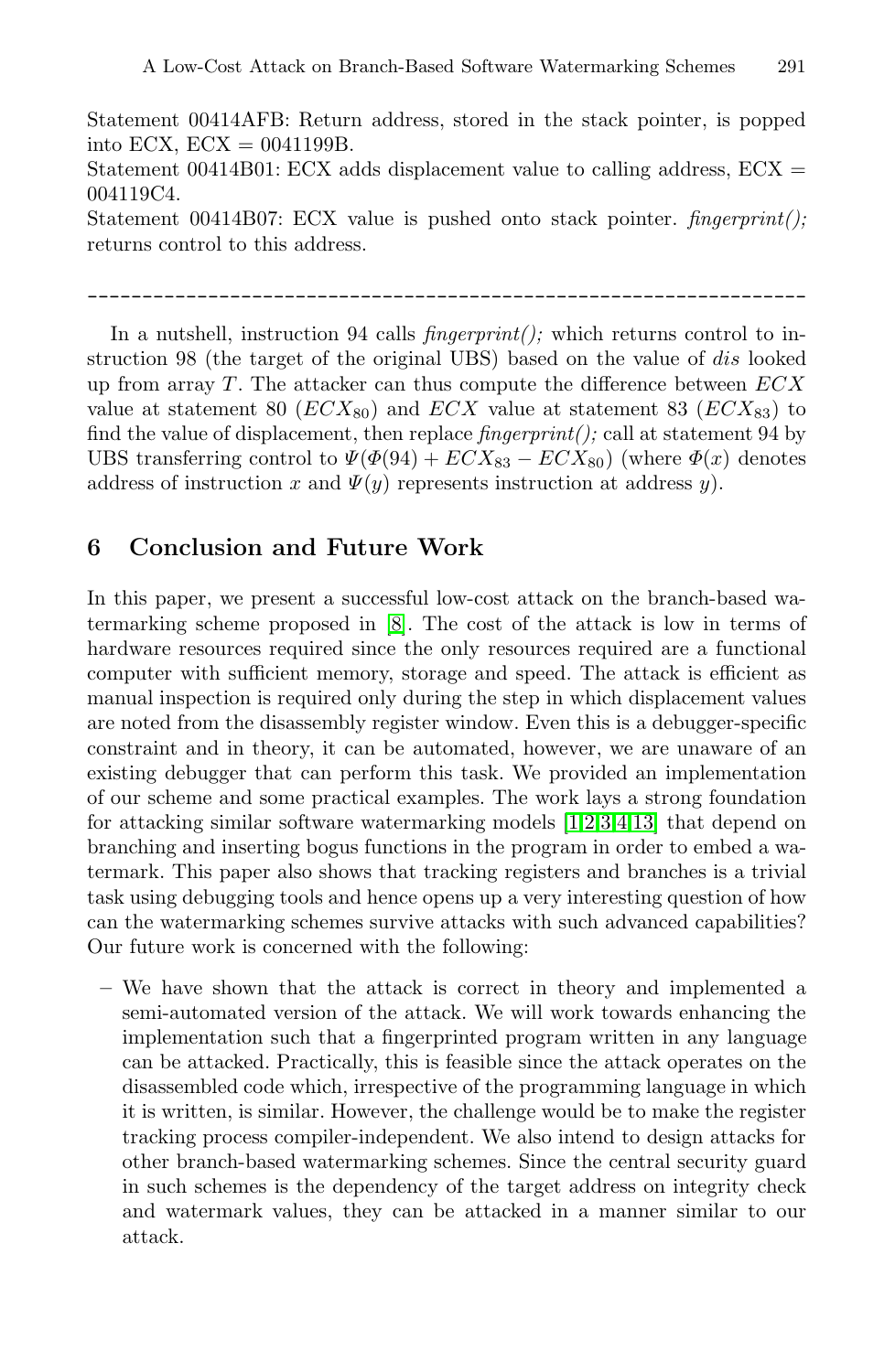#### 292 G. Gupta and J. Pieprzyk

**–** Modifying scheme proposed in [8] so that the attack described in this paper is rendered ineffective by creating more complex dependency of inherent functionality of the program on the keys generated so that the attacker cannot remove fingerprint code without affecting the correct execution of the program. This can be done by introducing parameters other than displacement to bind the program's execution to the keys generated. As a simple example, a program may modify itself choosing from a set of modifications based on the key generated.

# <span id="page-10-1"></span><span id="page-10-0"></span>**Acknowledgements**

<span id="page-10-2"></span>We would like to extend our appreciation for the contributions made by Saurabh Singh towards this research. The second author is supported by Australian Research Council grants DP0345366 and DF0451484.

### <span id="page-10-4"></span><span id="page-10-3"></span>**References**

- 1. Christian Collberg, Edward Carter, Saumya Debray, Andrew Huntwork, Cullen Linn, and Mike Stepp. Dynamic path-based software watermarking. In *Proceedings of Conference on Programming Language Design and Implementation*, volume 39, pages 107–118, June 2004.
- 2. Christian Collberg, Andrew Huntwork, Edward Carter, and Gregg Townsend. Graph theoretic software watermarks: Implementation, analysis, and attacks. In *Proceedings of 6th Information Hiding Workshop, LNCS*, volume 3200, pages 192– 207, 2004.
- 3. Christian Collberg, Stephen Kobourov, Edward Carter, and Clark Thomborson. Error-correcting graphs for software watermarking. In *Proceedings of 29th Workshop on Graph Theoretic Concepts in Computer Science*, pages 156–167, 2003.
- <span id="page-10-5"></span>4. Christian Collberg and Clark Thomborson. Software watermarking: Models and dynamic embeddings. In *Proceedings of Principles of Programming Languages 1999, POPL'99*, pages 311–324, 1999.
- <span id="page-10-7"></span>5. Christian S. Collberg and Clark Thomborson. Watermarking, tamper-proofing, and obfuscation - tools for software protection. In *IEEE Transactions on Software Engineering*, volume 28, pages 735–746, August 2002.
- <span id="page-10-6"></span>6. Kazuhide Fukushima and Kouichi Sakurai. A software fingerprinting scheme for java using classfiles obfuscation. In *Proceedings of Information Security Applications, LNCS*, volume 2908, pages 303–316, 2004.
- 7. Ginger Myles and Christian Collberg. Software watermarking through register allocation: Implementation, analysis, and attacks. In *Proceedings of International Conference on Information Security and Cryptology, LNCS*, volume 2971, pages 274–293, 2003.
- 8. Ginger Myles and Hongxia Jin. Self-validating branch-based software watermarking. In *Proceedings of 7th Information Hiding Workshop, LNCS*, volume 3727, pages 342–356, 2005.
- 9. Jasvir Nagra and Clark Thomborson. Threading software watermarks. In *Proceedings of 6th Information Hiding Workshop, LNCS*, volume 3200, pages 208–223, 2004.